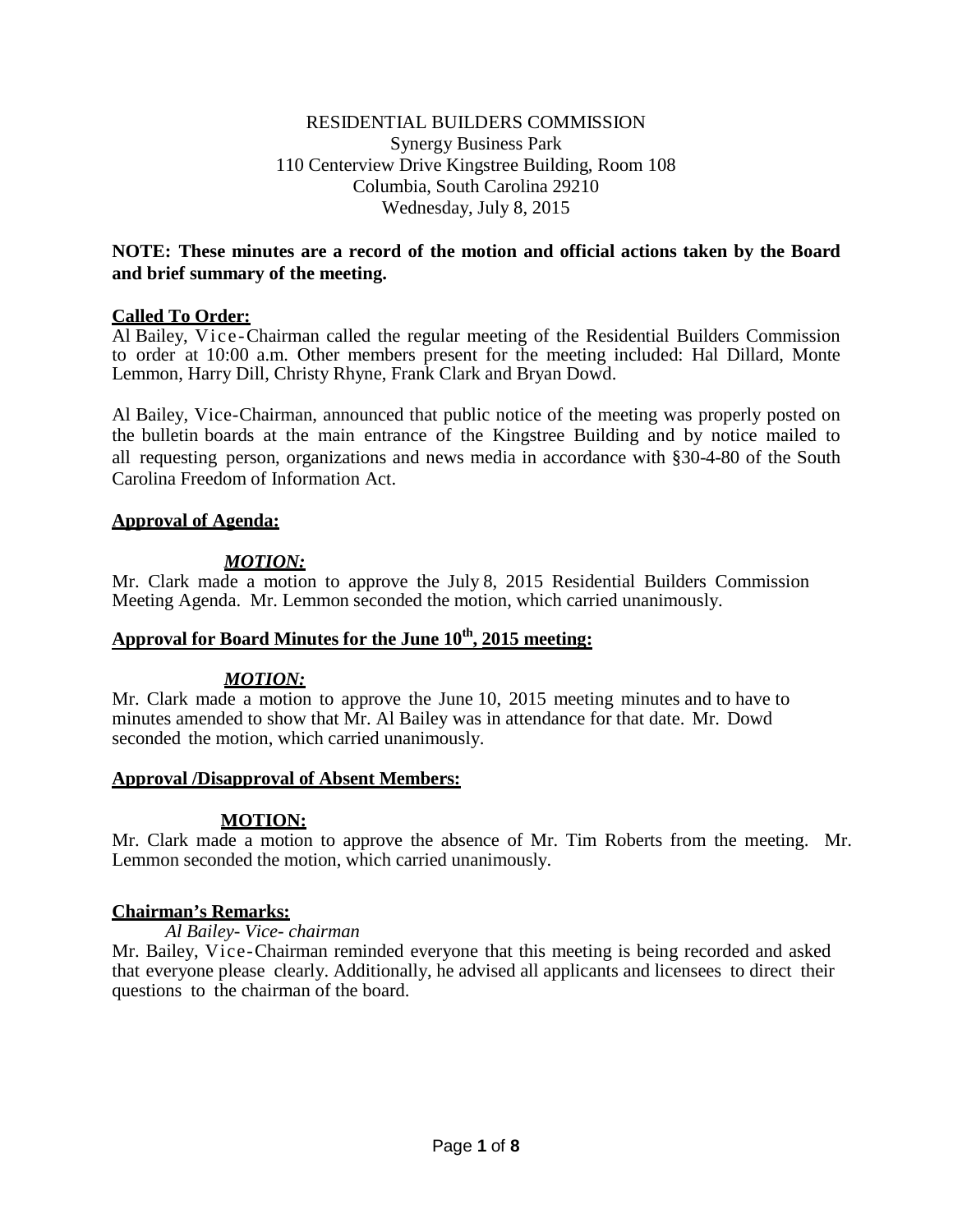#### **Application Reviews:**

#### *Christopher Wilson*

The Commission held an Application Review Hearing regarding Mr. Christopher Wilson. Mr. Wilson appeared before the Commission to present testimony and he waived his right to counsel.

### *MOTION:*

Mr. Dillard made a motion to approved Mr. Wilson's Residential Specialty Registration. Mr. Dowd seconded the motion, which carried unanimously.

#### *Phillip Baker*

The Commission held an Application Review Hearing regarding Mr. Phillip Baker. Mr. Baker appeared before the Commission to present testimony and waived his right to counsel.

### *MOTION:*

Mr. Dowd made a motion to approve the Specialty Registration once Mr. Baker provides the commission a resolution and payment schedule with the IRS and he must maintain a five thousand dollar bond. Mr. Lemmon seconded the motion, which carried unanimously.

#### *John McGaha*

The Commission held an Application Review Hearing regarding John McGaha. Mr. McGaha appeared before the Commission to present testimony and waived his right to counsel.

### *MOTION:*

Ms. Rhyne made a motion to deny the Residential Builders license at this time. Mr. Dowd seconded the motion, which carried unanimously.

### Haile Watson Jr.

The Commission held an Application Review Hearing regarding Haile Watson Jr. Mr. Watson appeared before the Commission to present testimony and waived his right to counsel.

### *MOTION:*

Mr. Dill made a motion to approve Mr. Watson to sit for the Builders Exam. Mr. Dillard Seconded the motion, which did not carry unanimously. Mr. Dowd opposed.

#### *Edward Hamm*

The Commission held an Application Review Hearing regarding Mr. Edward Hann. Mr. Hann appeared before the Commission to present testimony and waived his right to counsel.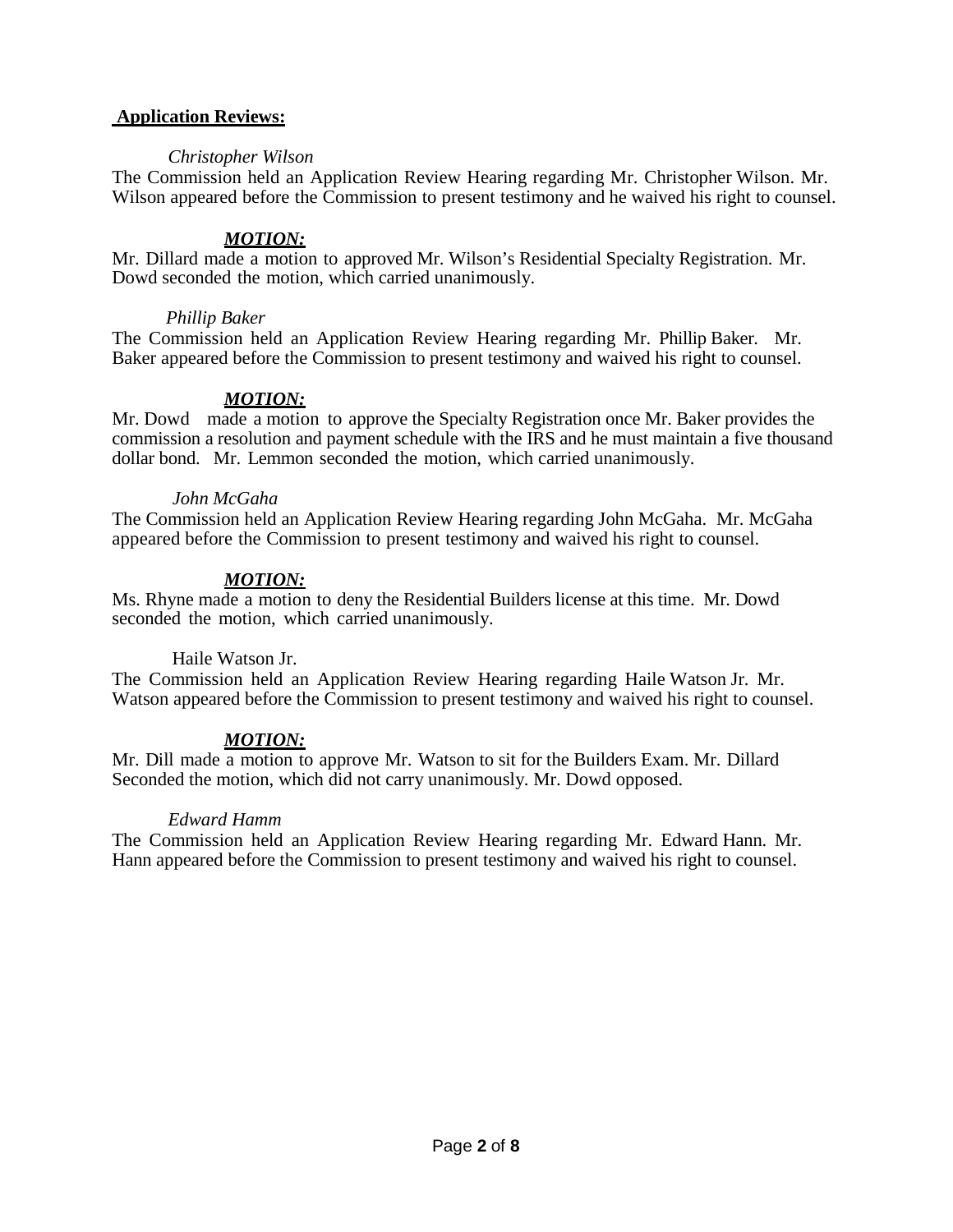#### *MOTION:*

Mr. Dillard made a motion to enter into executive session for legal advice. Ms. Rhyne seconded the

motion, which carried unanimously.

#### *MOTION:*

Mr. Dowd made a motion to exit executive session for legal advice. Mr. Clark seconded the motion, which carried unanimously.

#### *MOTION:*

Mr. Dillard made a motion to deny Mr. Hann's request at this time. Mr. Dowd seconded the motion, which carried unanimously.

#### *Clayton Martin*

The Commission held an Application Review Hearing regarding Mr. Clayton Martin. Mr. Martin appeared before the Commission to present testimony and waived his right to counsel.

#### *MOTION:*

Mr. Clark made a motion to allow Mr. Martin to sit for the exam. Ms. Rhyne seconded the motion, which did not carry unanimously. Mr. Dowd opposed.

#### *Lewis Richardson*

The Commission held an Application Review Hearing regarding Mr. Lewis Richardson. Mr. Richardson appeared before the Commission to present testimony and he waived his right to counsel.

#### *MOTION:*

Mr. Dillard made a motion to allow him to sit for the Exam. Mr. Clark seconded the motion, which

carried unanimously.

#### *Matthew Pinard*

The Commission held an application review hearing regarding Mr. Matthew Pinard. Mr. Pinard appeared before the Commission to present testimony and waived his right to counsel.

#### *MOTION:*

Mr. Clark made a motion to allow Mr. Pinard sit for the exam. Ms. Rhyne seconded the motion which carried unanimously.

#### *Daniel Peters*

The Commission held an application review hearing regarding Mr. Daniel Peters. Mr. Peters appeared before the commission to present testimony and waived his right to counsel.

#### *MOTION:*

Mr. Clark made a motion to allow Mr. Peters to sit for the exam. Ms. Rhyne seconded the motion, which carried unanimously.

#### *Timothy Garvin*

The Commission held an application review hearing regarding Mr. Timothy Garvin. Mr. Garvin did not appear.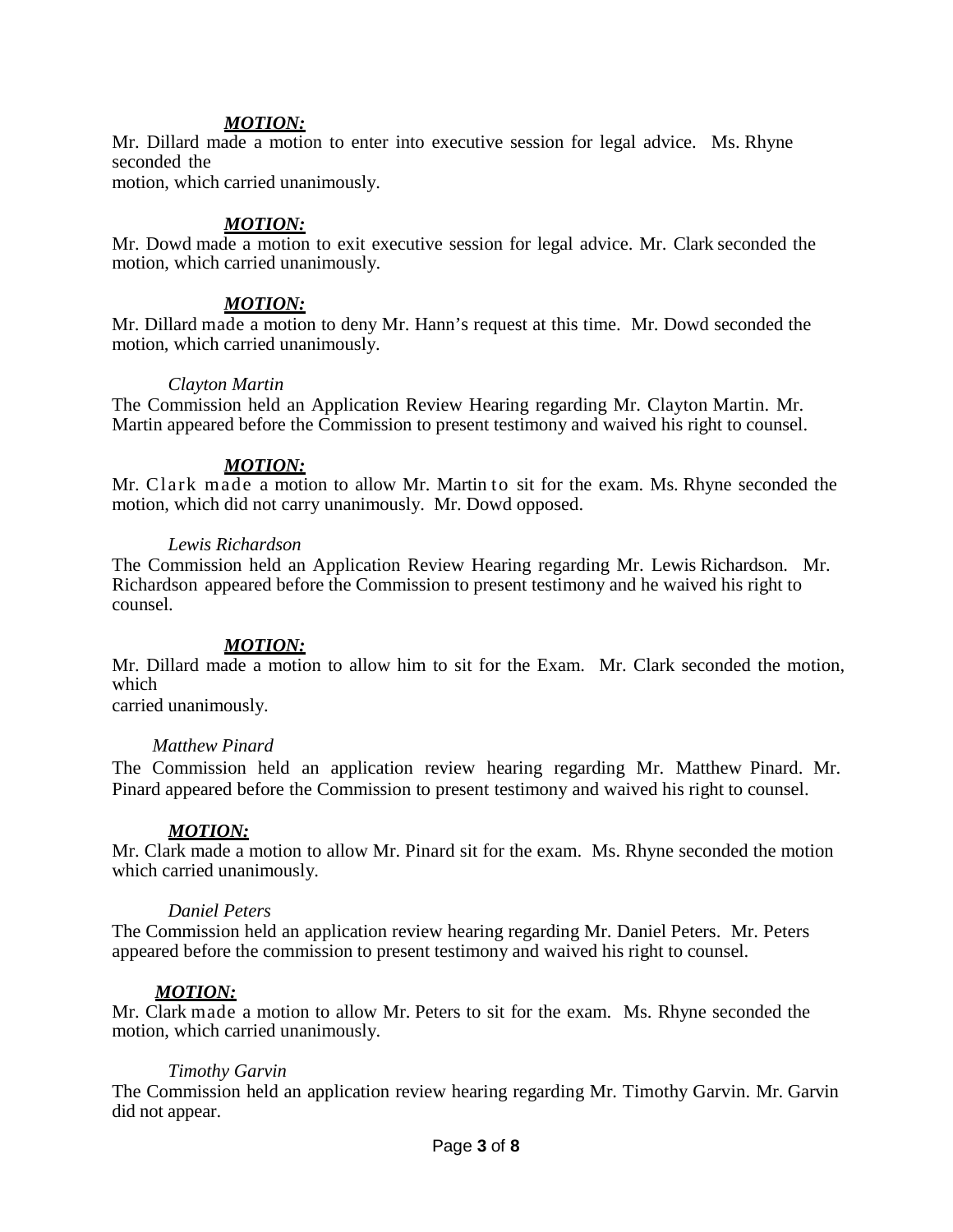### *MOTION:*

No motions were made.

#### *Floyd Holmes Jr.*

The Commission held an application review hearing regarding Mr. Floyd Holmes Jr. Mr. Holmes appeared before the commission to present testimony along and waived his right to counsel.

#### *MOTION:*

Mr. Clark made a motion to approve Mr. Holmes' Specialty Registration. Mr. Dill seconded the motion; which carried unanimously.

#### *Stacey Putnam*

The Commission held an application review hearing regarding Mr. Stacey Putnam. Mr. Putnam did not appear before the commission not testimony was present to the board.

### *MOTION:*

No motions were made.

#### *Steven Reiland*

The Commission held an application review hearing regarding Mr. Steven Reiland. Mr. Reiland appeared before the commission to present testimony and waived his right to counsel.

#### *MOTION:*

Mr. Dill made a motion to approve Mr. Reiland's specialty registration. Mr. Clark seconded the motion, which carried unanimously.

#### *Walter Sanders*

The Commission held an application review hearing regarding Mr. Walter Sanders. Mr. Sanders appeared before the commission to present testimony along with his attorney Mr. Clark McCants, esq.

#### *MOTION:*

Mr. Clark made a motion to approve Mr. Sanders for his Specialty registration. Mr. Dowd seconded the motion which carried unanimously.

Mr. Hal Dillard left at 12:56 pm.

#### *Keith Foutz*

The Commission held an application review hearing regarding Mr. Keith Foutz. Mr. Foutz appeared before the Commission to present testimony and waived his right to counsel.

#### *MOTION:*

 Mr. Dowd made a motion to allow reinstatement upon Mr. Foutz provided written proof of a payment arrangement or resolution of all open liens or judgments within 120 days. Mr. Lemmon seconded the motion which carried unanimously.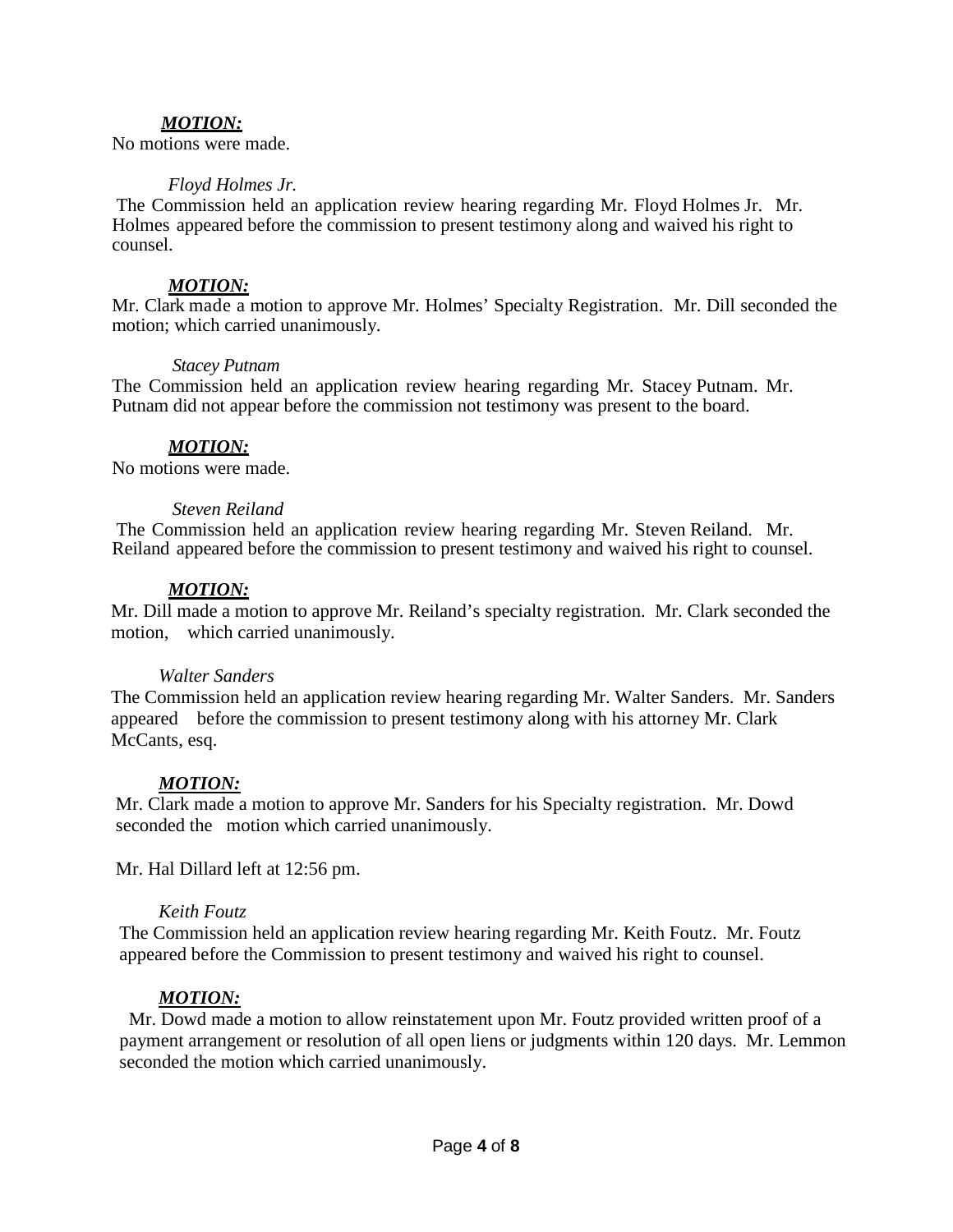#### **Final Order Hearings:**

*Brandt Bentley Case# 2013-371*

The Board held a Final Order hearing regarding Mr. Brandt Bentley.

### *MOTION:*

Mr. Clark made a motion to uphold the Hearing Officer's Recommendation. Mr. Lemmon seconded the motion which carried unanimously.

*Mr. Lyle Sauvola Case# 2014-105* The Board held a Final Order hearing regarding Mr. Lyle Sauvola.

### *MOTION:*

Mr. Dill made a motion to enter into executive session for legal advice. Mr. Dowd seconded the motion which carried unanimously.

#### *MOTION:*

Mr. Dowd made a motion to exit executive session after receiving legal advice. Mr. Clark seconded the motion which carried unanimously.

### *MOTION:*

Mr. Dill made a motion to reject the hearing officer recommendation and remand back to the hearing officer for correct code to be cited. Mr. Lemmon seconded the motion which did not carry unanimously. Mr. Dowd opposed.

#### *Mr. Antonie Iskandar. Case# 2014-298*

The Board held a Final Order hearing regarding Mr. Antonie Iskandar. Mr. Al Bailey recused himself. Mr. Bryan Dowd presided over meeting in Mr. Bailey's absence.

#### *MOTION:*

Mr. Clark made a motion accept the Hearing Officer's Recommendation. Mr. Lemmon seconded the motion which carried unanimously.

#### *Mr. Iris Duarte Case# 2014-232*

The Board held a Final Order hearing regarding Mr. Iris Duarte. Mr. Al Bailey recused himself.

#### *MOTION:*

Mr. Clark made a motion accept the Hearing Officer's Recommendation. Mr. Lemmon seconded the motion which carried unanimously.

#### *Mr. Ari Relford Case# 2014-538*

The Board held a Final Order hearing regarding Mr. Ari Relford. Mr. Al Bailey recused himself.

### *MOTION:*

Ms. Rhyne made a motion accept the Hearing Officer's Recommendation. Mr. Lemmon seconded the motion which carried unanimously.

#### *Mr. William R Adams case# 2014-315*

The Board held a Final Order hearing regarding Mr. William R Adams. Mr. Al Bailey recused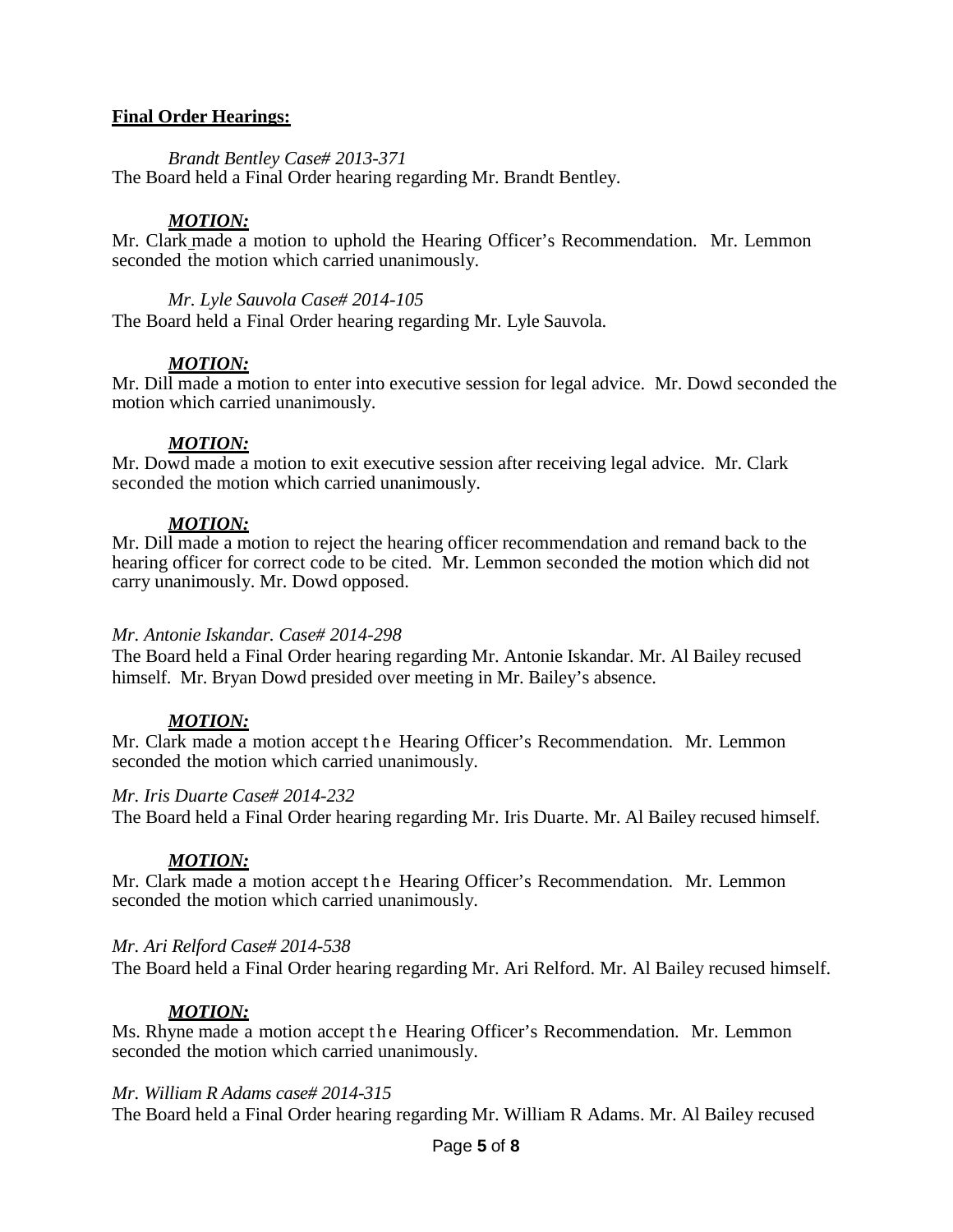himself.

### *MOTION:*

Mr. Clark made a motion accept the Hearing Officer's Recommendation. Mr. Lemmon seconded the motion which carried unanimously.

Mr. Bailey rejoined the meeting.

### *Mr. John Riley Case# 2012-317*

The Board held a Final Order hearing regarding Mr. John Riley.

### *MOTION:*

Mr. Clark made a motion accept the Hearing Officer's Recommendation. Mr. Lemmon seconded the motion which carried unanimously.

### *Mr. Felton Stewert Case# 2012-340*

The Board held a Final Order hearing regarding Mr. Felton Stewart.

### *MOTION:*

Mr. Clark made a motion accept the Hearing Officer's Recommendation. Mr. Dowd seconded the motion which carried unanimously.

#### *Mr. Steppnay Blackwell Case# 2014-205*

The Board held a Final Order hearing regarding Mr. Steppnay Blackwell. Case# 2014-205

### *MOTION:*

Mr. Clark made a motion accept the Hearing Officer's Recommendation. Mr. Lemmon seconded the motion which carried unanimously.

#### *Mr. Scott Kelly Case# 2013-479*

The Board held a Final Order hearing regarding Mr. Scott Kelly.

### *MOTION:*

Mr. Clark made a motion accept the Hearing Officer's Recommendation. Ms. Rhyne seconded the motion.

### *MOTION:*

Mr. Dill made a motion enter executive session for legal advice. Mr. Lemmon seconded the motion, which carried unanimously.

### *MOTION:*

Mr. Dill made a motion exit executive session from receiving legal advice. Mr. Clark seconded the motion, which carried unanimously.

### *MOTION:*

Mr. Clark withdrew his previous motion to accept the Hearing Officer's Recommendation. Ms. Rhyne withdrew her second on the motion.

# *MOTION:*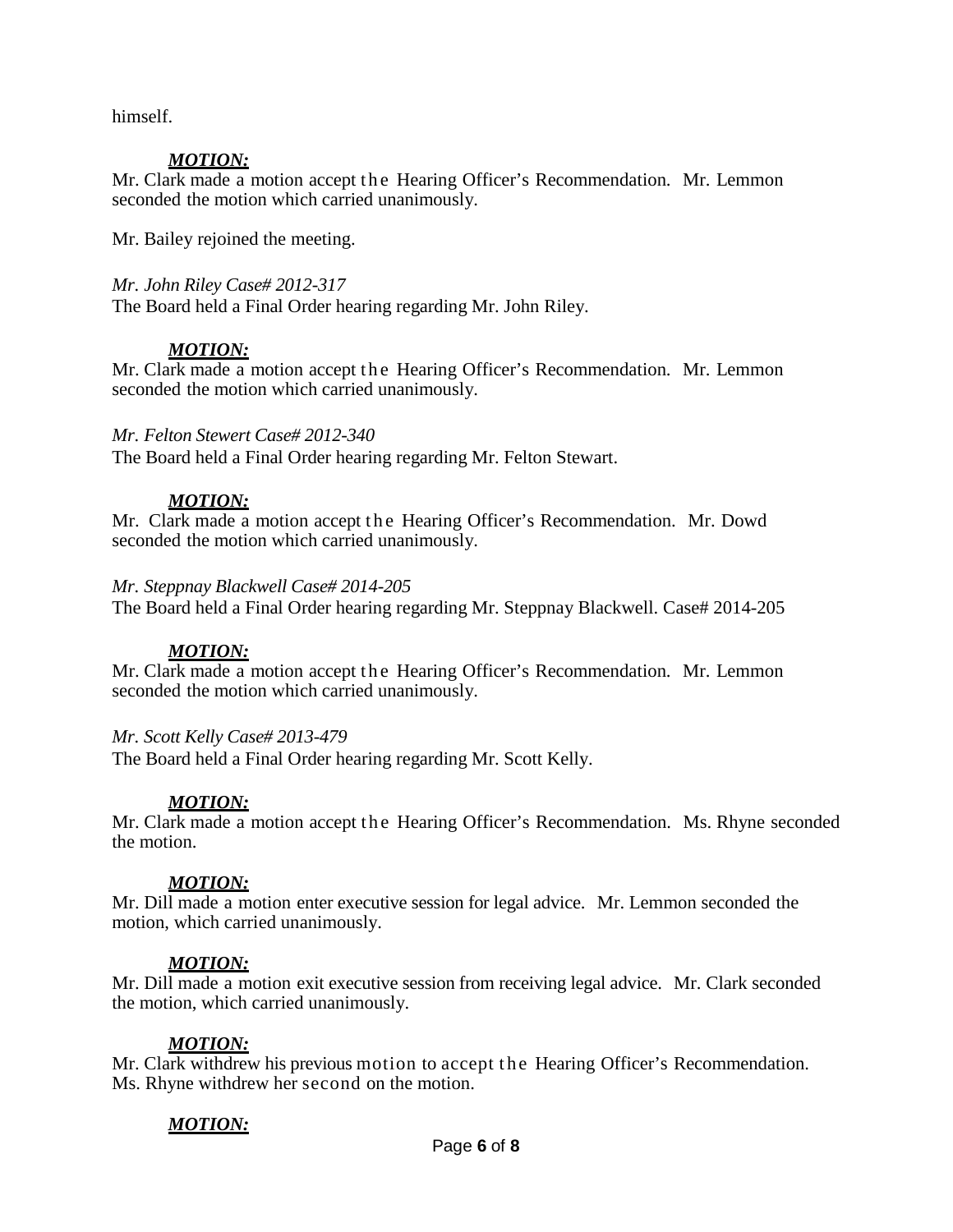Mr. Clark made a motion accept the Hearing Officer's Recommendation with a revision to amend the Hearing Officer recommendation to reference from the 2003 edition of the IRC to the 2000 edition of the IRC. Ms. Rhyne seconded the motion, which carried unanimously.

### **Memorandum of Agreement**

#### *Mr. Michael Riffert Case# 2014-208*

Michael Riffert was present and sworn in. Mr. Riffert was represented by Sarah Turner; Esq. Zubin Billimoria, Esq. represented the State. Mr. Riffert answered questions from the Board. Ms. Billimoria requested that the Board accept the Memorandum of Agreement (MOA).

### *MOTION:*

Mr. Dowd made a motion to accept the Memorandum of Agreement. Respondent is publicly

reprimand and assessed a fine of Two thousand and 00/100 dollars (\$2000.00) for each of the two (2) statutory violations, for a total fine of Four Thousand and  $00/100<sup>th</sup>$  (\$4,000.00) to be paid within forty-five (45) days of the date of the final order. Mr. Clark seconded the motion, which carried unanimously.

#### *Mr. Robert Cagle Case# 2014-208*

Robert Cagle was present and sworn in. Mr. Cagle was represented by Terry Quinn, Esq. Zubin Billimora, Esq. represented the State. Mr. Cagle answered questions from the Board. Ms. Billimoria requested that the Board accept the Memorandum of Agreement (MOA).

### *MOTION:*

Mr. Dowd made a motion to accept the Memorandum of Agreement. Respondent is publicly reprimanded and no fine accessed. . Mr. Lemmon seconded the motion, which did not carry unanimously. Mr. Clark opposed.

### **Administrator's Remarks:**

No remarks made.

#### **Licensure Reform Discussion:**

Mr. Mark Nix from the SC Home Builders Association met with the board again since there are new commissioners. He requested the board open public comments to get the public and licensee/registrant's input on any future proposed changes. He also wanted the Commission to know he was on the Engineer's boarding meeting for the following Tuesday.

### **OIE Report – Mr. Todd Bond:**

*Todd Bond, Chief Investigator of OIE* Mr. Todd Bond, Chief Investigator appeared to present the information to the commission regarding the OIE monthly report.

**Closed Cases 384**

**Complaints Received –391 Active Investigations –** 116

### **New Business**

A. Recommendations of IRC

#### *MOTION:*

Mr.  $Di$ <sup>II</sup> made a motion to approve the Recommendation of the IRC. Mr. Dowd seconded the motion, which carried unanimously.